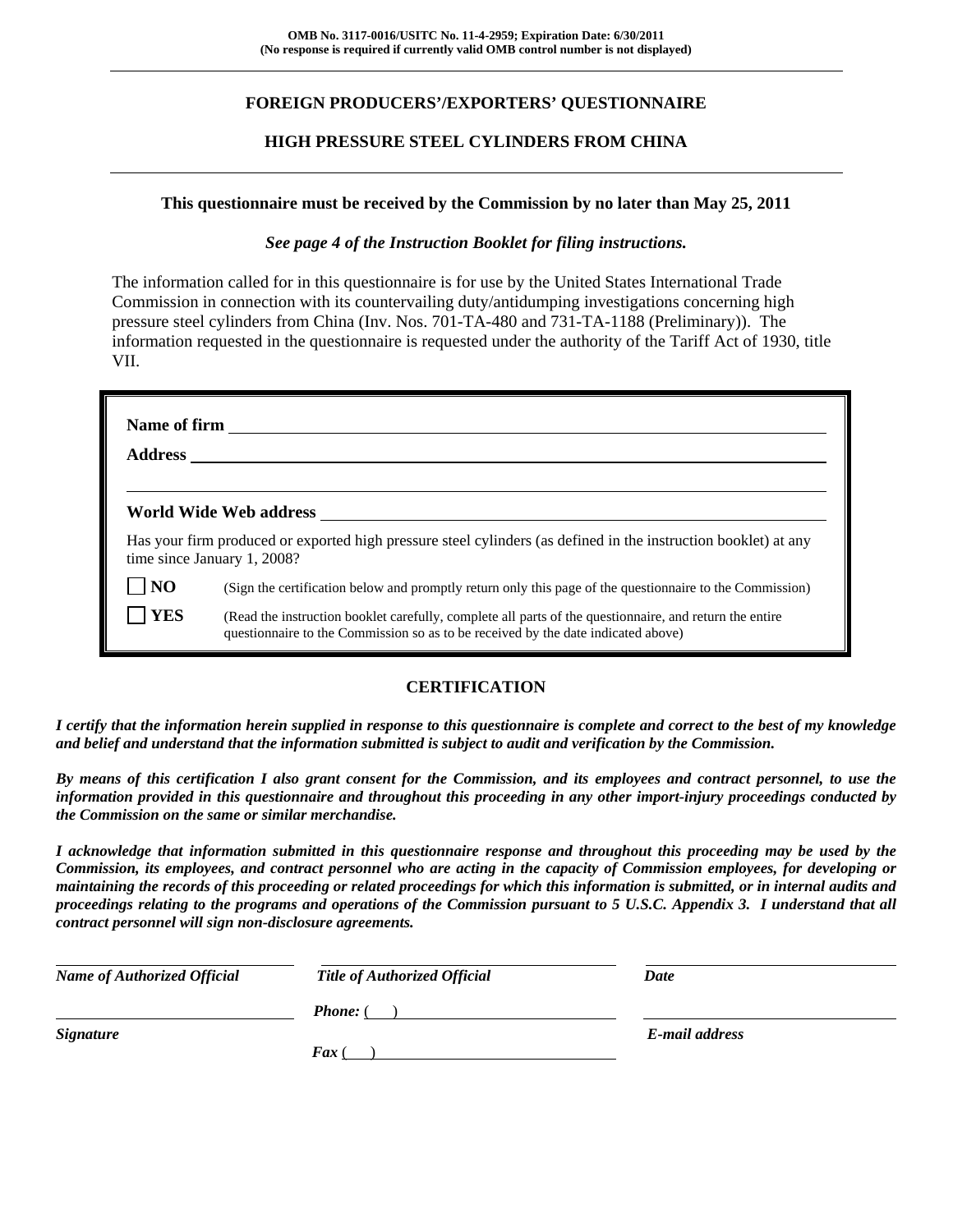Foreign Producers'/Exporters' Questionnaire - High pressure steel cylinders from China Page 2

# **PART I.—GENERAL INFORMATION**

l

l

l

The questions in this questionnaire have been reviewed with market participants to ensure that issues of concern are adequately addressed and that data requests are sufficient, meaningful, and as limited as possible. Public reporting burden for this questionnaire is estimated to average 20 hours per response, including the time for reviewing instructions, searching existing data sources, gathering the data needed, and completing and reviewing the questionnaire. Send comments regarding the accuracy of this burden estimate or any other aspect of this collection of information, including suggestions for reducing the burden, to the Office of Investigations, U.S. International Trade Commission, 500 E Street, SW, Washington, DC 20436.

I-1a. **OMB statistics**.--Please report below the actual number of hours required and the cost to your firm of preparing the reply to this questionnaire and completing the form.

hours dollars

- I-1b. **OMB feedback**.--We are interested in any comments you may have for improving this questionnaire in general or the clarity of specific questions. Please attach such comments to your response or send them to the above address.
- I-2. **Establishments covered**.--Provide the name and address of establishment(s) covered by this questionnaire (see page 3 of the instruction booklet for reporting guidelines). If your firm is publicly traded, please specify the stock exchange and trading symbol.

I-3. **U.S. importers**.--Please provide the names, street addresses (not P.O. boxes), contacts, telephone numbers, and e-mail addresses of the **FIVE** largest U.S. importers of your firm's high pressure steel cylinders in 2010.

| No.                     | Importer's name | <b>Contact person</b> | <b>E-mail address</b> | Area<br>code and<br>telephone<br>number | Share of<br>your 2010<br>exports<br>$(\%)$ |
|-------------------------|-----------------|-----------------------|-----------------------|-----------------------------------------|--------------------------------------------|
| 1                       |                 |                       |                       |                                         |                                            |
| $\mathbf{2}$            |                 |                       |                       |                                         |                                            |
| 3                       |                 |                       |                       |                                         |                                            |
| $\overline{\mathbf{4}}$ |                 |                       |                       |                                         |                                            |
| 5                       |                 |                       |                       |                                         |                                            |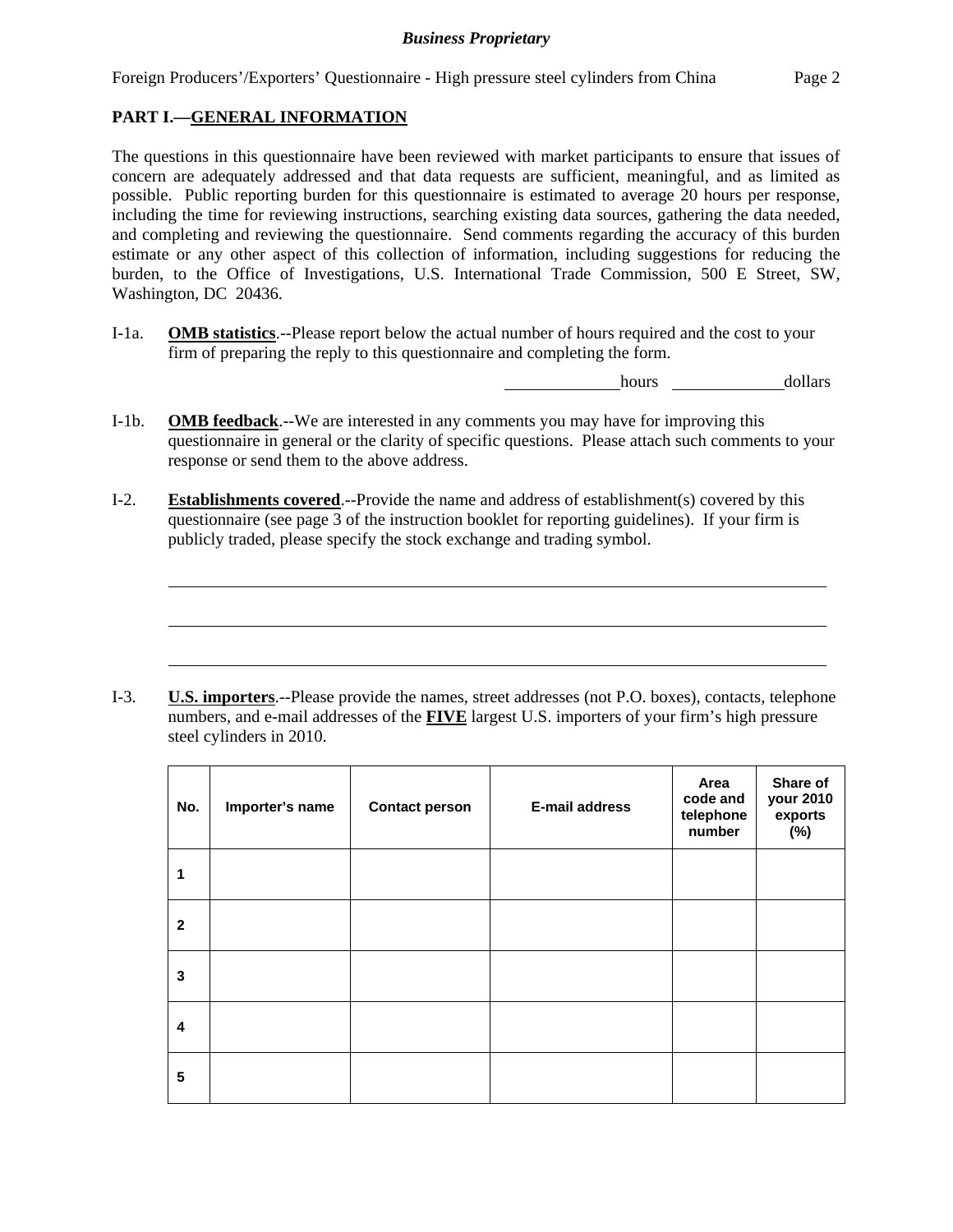| Foreign Producers' Questionnaire - High pressure steel cylinders from China |  |  | Page 3 |
|-----------------------------------------------------------------------------|--|--|--------|
|                                                                             |  |  |        |

# **PART I.--GENERAL INFORMATION***--Continued*

| countries?     |                                                                                                                                                                                                                    |
|----------------|--------------------------------------------------------------------------------------------------------------------------------------------------------------------------------------------------------------------|
| N <sub>0</sub> | Yes--Please name the firm(s) and country(ies) below and, if U.S. producer(s),<br>ensure that they complete the Commission's producer questionnaire<br>(contact Edward Petronzio for copies of that questionnaire). |
|                |                                                                                                                                                                                                                    |
|                |                                                                                                                                                                                                                    |
|                | <b>Related U.S. importers.</b> --Does your firm or any related firm import or have any plans to import<br>high pressure steel cylinders into the United States?                                                    |
| N <sub>o</sub> | $\Box$ Yes--Please name the firm(s) below and ensure that they complete the<br>copies of that questionnaire).                                                                                                      |
|                | Commission's importer questionnaire (contact Edward Petronzio for                                                                                                                                                  |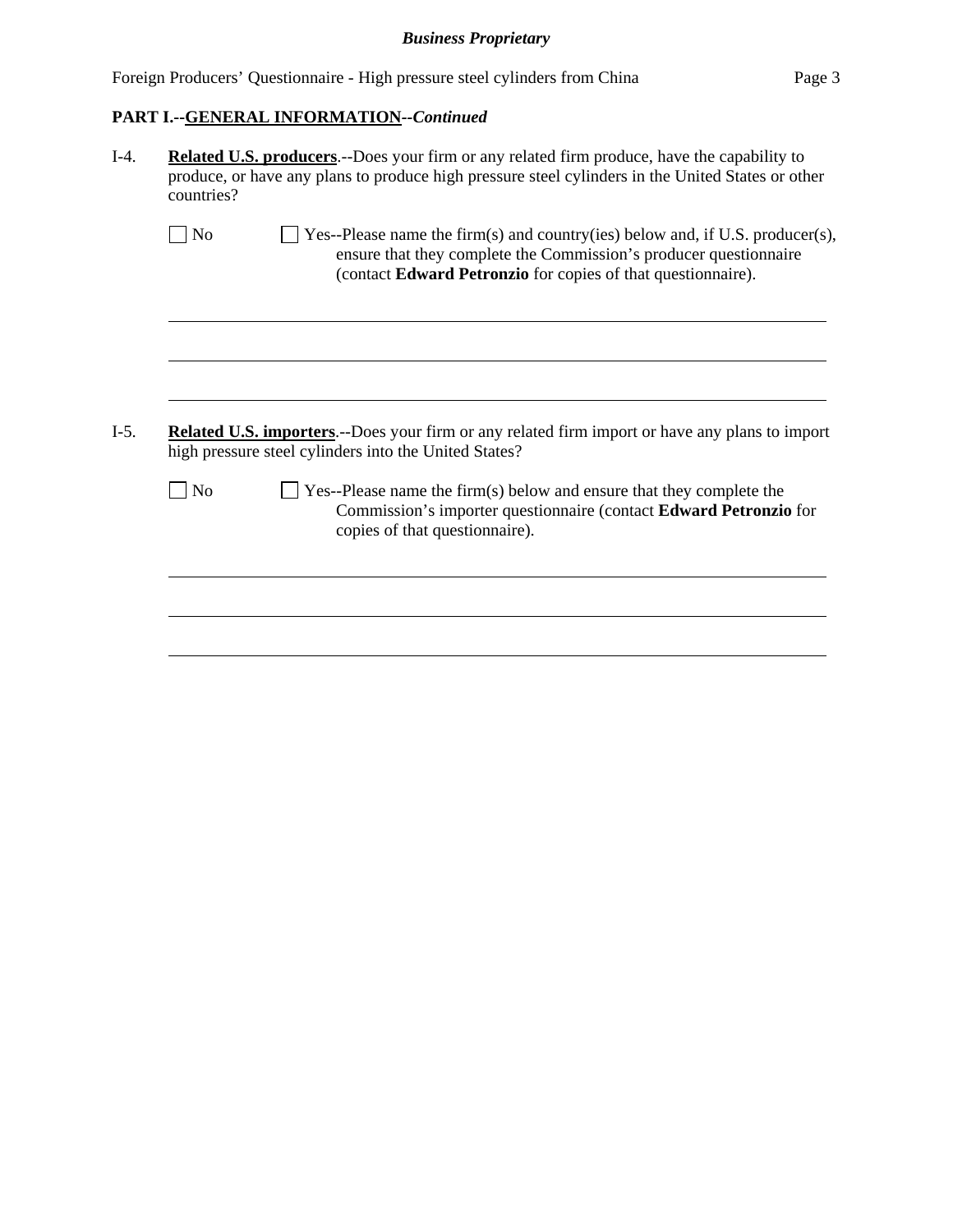Foreign Producers' Questionnaire - High pressure steel cylinders from China Page 4

### **PART II.--TRADE AND RELATED INFORMATION**

Further information on this part of the questionnaire can be obtained from **Edward Petronzio (202-205- 3176, edward.petronzio@usitc.gov). Supply all data requested on a calendar-year basis**.

II-1. Please identify the individual to be contacted regarding the confidential information requested in part II.

| Name and title: |  |  |
|-----------------|--|--|
|                 |  |  |

Please indicate the manner by which Commission staff may contact the individual responsible for part II with questions regarding the submitted confidential information.

| $\cdot$ $\cdot$<br>±-mail: | Telephone: |
|----------------------------|------------|
| $\Gamma$ ax:               |            |

II-2. **Changes in operations.--**Please indicate whether your firm has experienced any of the following changes in relation to the production of high pressure steel cylinders since January 1, 2008.

| (please describe in some detail) |
|----------------------------------|
|                                  |
|                                  |
|                                  |
|                                  |
|                                  |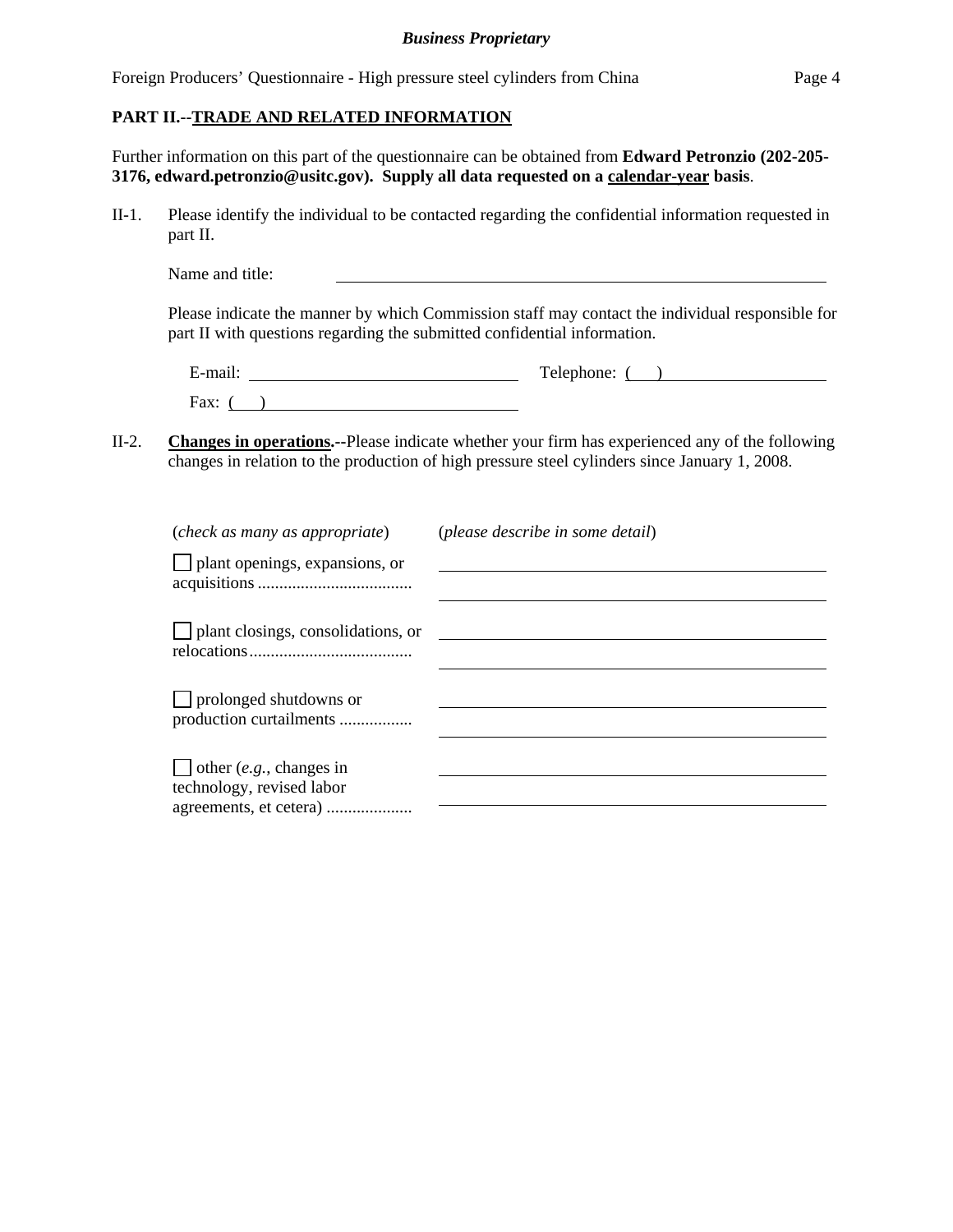# *Business Proprietary*

|  | Foreign Producers' Questionnaire - High pressure steel cylinders from China | Page 5 |
|--|-----------------------------------------------------------------------------|--------|
|  |                                                                             |        |

# **PART II.--TRADE AND RELATED INFORMATION***--Continued*

| II-3.   | cylinders in the future? |                                                          |                                           | <b>Anticipated changes in operations.</b> --Does your firm anticipate any changes in the character of<br>your operations or organization (as noted above) relating to the production of high pressure steel                                                                                                                                                          |
|---------|--------------------------|----------------------------------------------------------|-------------------------------------------|----------------------------------------------------------------------------------------------------------------------------------------------------------------------------------------------------------------------------------------------------------------------------------------------------------------------------------------------------------------------|
|         | N <sub>o</sub>           |                                                          | 2011 and 2012.                            | Yes-Supply details as to the time, nature, and significance of such changes<br>and provide underlying assumptions, along with relevant portions of<br>business plans or other supporting documentation that address this<br>issue. Include in your response a specific projection of your firm's<br>capacity to produce high pressure steel cylinders (in UNITS) for |
| $II-4.$ |                          | used in the production of high pressure steel cylinders? |                                           | Same equipment, machinery, and workers.--Has your firm since 2008 produced, or does your<br>firm anticipate producing in the future, other products on the same equipment and machinery                                                                                                                                                                              |
|         | N <sub>o</sub>           |                                                          | steel cylinders in the periods indicated. | Yes--List the following information and report your firm's combined<br>production capacity and production of these products and high pressure                                                                                                                                                                                                                        |
|         | Product                  |                                                          | <b>Period</b>                             | <b>Basis for allocation of capacity data</b>                                                                                                                                                                                                                                                                                                                         |
|         |                          |                                                          |                                           |                                                                                                                                                                                                                                                                                                                                                                      |
|         |                          |                                                          |                                           |                                                                                                                                                                                                                                                                                                                                                                      |
|         |                          |                                                          |                                           |                                                                                                                                                                                                                                                                                                                                                                      |

|                                                        |      | (Quantity in <b>UNITS</b> ) |      |               |      |
|--------------------------------------------------------|------|-----------------------------|------|---------------|------|
|                                                        |      |                             |      | January-March |      |
| <b>Item</b>                                            | 2008 | 2009                        | 2010 | 2010          | 2011 |
| <b>Overall Production Capacity</b>                     |      |                             |      |               |      |
| <b>Production of:</b><br>High pressure steel cylinders |      |                             |      |               |      |
| Other product 1                                        |      |                             |      |               |      |
| Other product 2                                        |      |                             |      |               |      |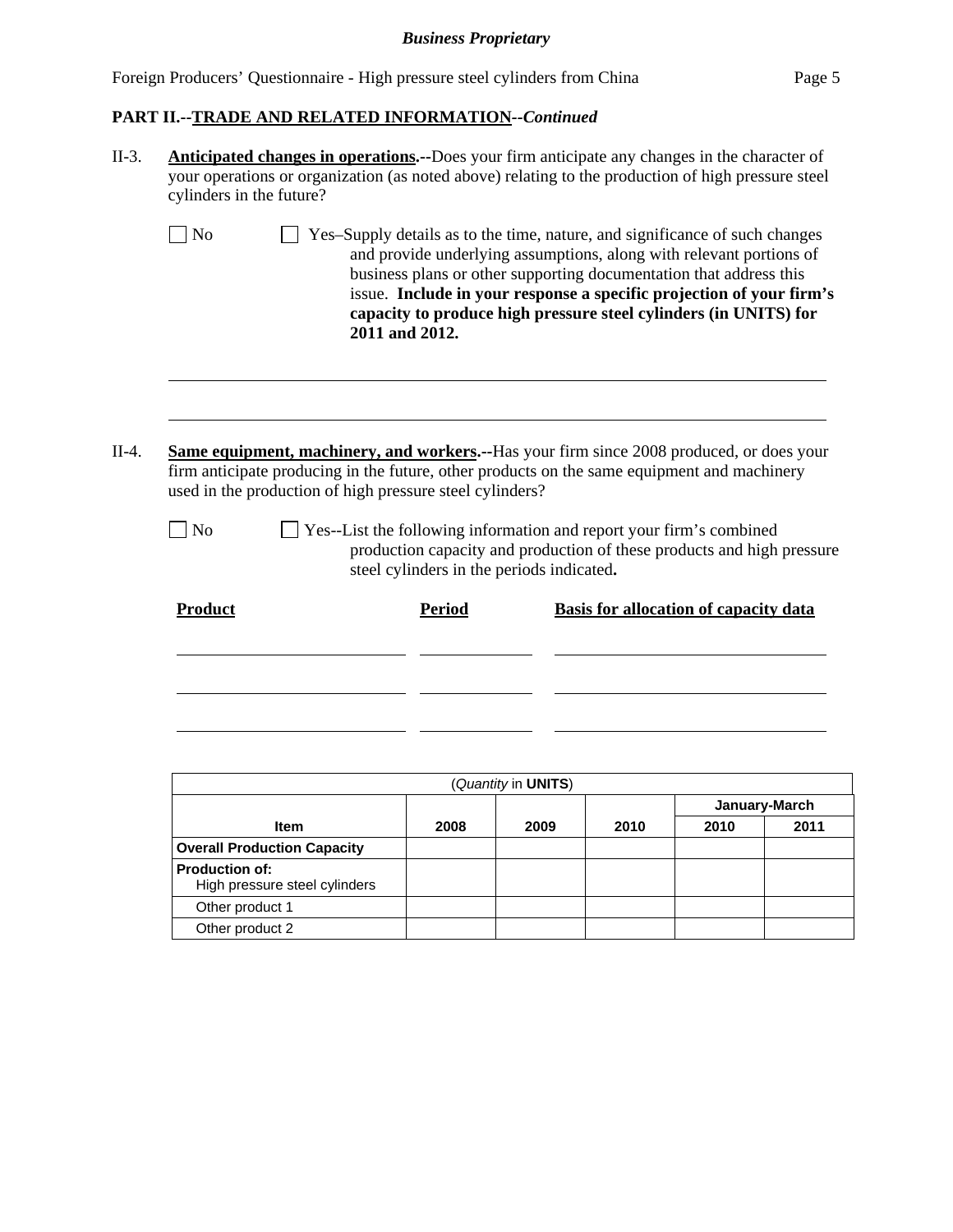# **PART II.--TRADE AND RELATED INFORMATION***--Continued*

|           | <b>Constraints on production.</b> --Please describe the constraint(s) that set the $limit(s)$ on your<br>production capacity.                                                                                                                                                                 |
|-----------|-----------------------------------------------------------------------------------------------------------------------------------------------------------------------------------------------------------------------------------------------------------------------------------------------|
|           |                                                                                                                                                                                                                                                                                               |
|           |                                                                                                                                                                                                                                                                                               |
|           |                                                                                                                                                                                                                                                                                               |
|           | <b>Production shifting.</b> --Is your firm able to switch production between high pressure steel<br>cylinders and other products in response to a relative change in the price of high pressure steel<br>cylinders vis-a-vis the price of other products, using the same equipment and labor? |
| $\neg$ No | Yes---Please identify the other products, the approximate time and cost<br>involved in switching, and the minimum relative price change required<br>for your firm to switch production to or from high pressure steel<br>cylinders.                                                           |
|           |                                                                                                                                                                                                                                                                                               |
|           |                                                                                                                                                                                                                                                                                               |
|           |                                                                                                                                                                                                                                                                                               |

represented by sales of high pressure steel cylinders?

Percent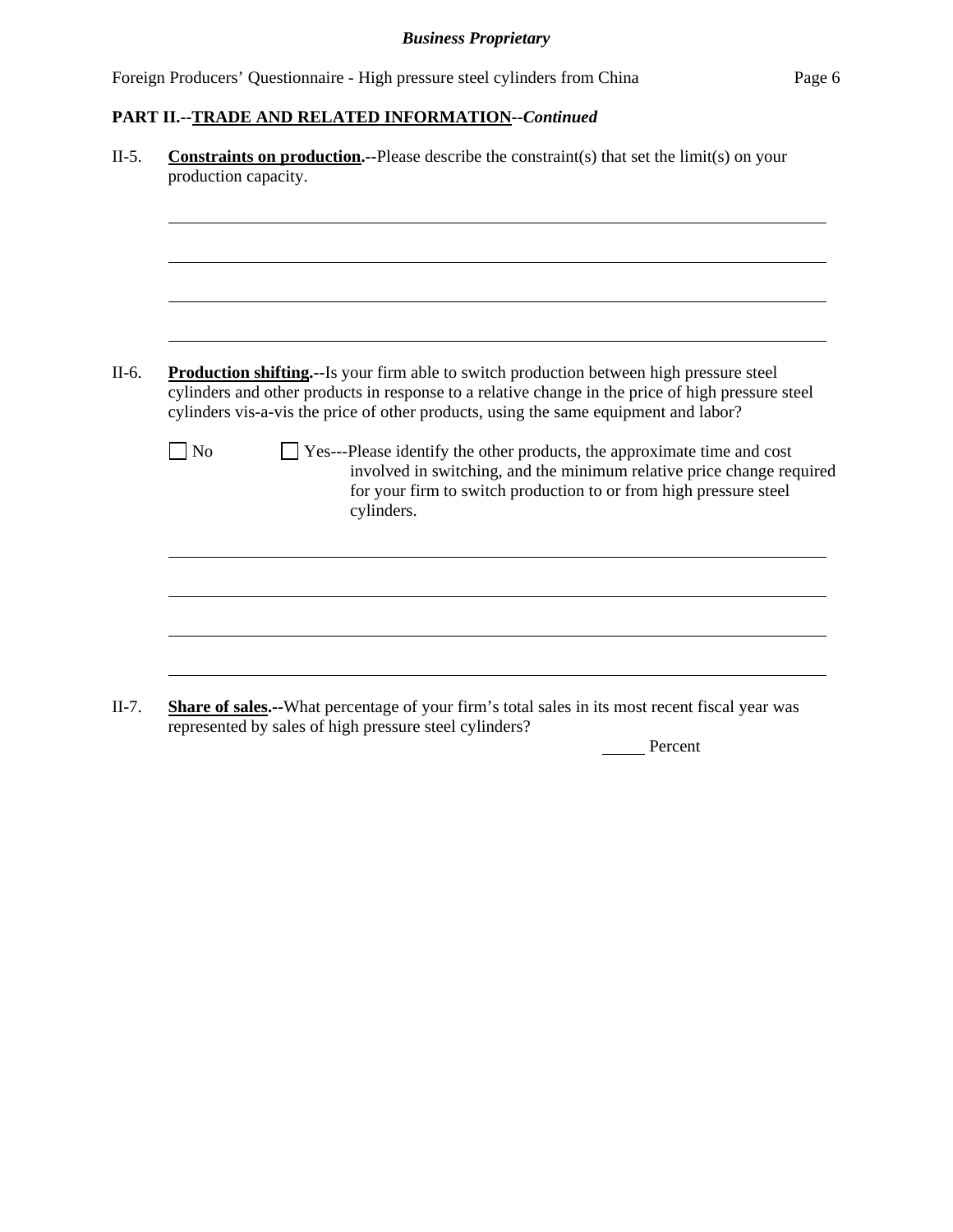### *Business Proprietary*

Foreign Producers' Questionnaire - High pressure steel cylinders from China Page 7

### **PART II.--TRADE AND RELATED INFORMATION***--Continued*

II-8. **Inventories in the United States.--**Has your firm, since 2008, maintained any inventories of high pressure steel cylinders in the United States (not including inventories held by firms identified in question I-3)?

No Ses--Report the quantity of such end-of-period inventories below.

| (Quantity in <b>UNITS</b> ) |      |      |      |               |      |
|-----------------------------|------|------|------|---------------|------|
|                             |      |      |      | January-March |      |
| <b>Item</b>                 | 2008 | 2009 | 2010 | 2010          | 2011 |
| Inventory                   |      |      |      |               |      |

II-9. **Third country trade actions**.--Is the high pressure steel cylinders exported by your firm subject to antidumping/countervailing duty/safeguard findings, remedies, or proceedings?

| No. |  |
|-----|--|
|-----|--|

 $\Box$  Yes--List the products(s), countries affected, and the date of such findings/remedies/proceedings.

| <b>Product</b> | <b>Country</b> | <b>Date</b> |  |
|----------------|----------------|-------------|--|
|                |                |             |  |
|                |                |             |  |
|                |                |             |  |
|                |                |             |  |
|                |                |             |  |
|                |                |             |  |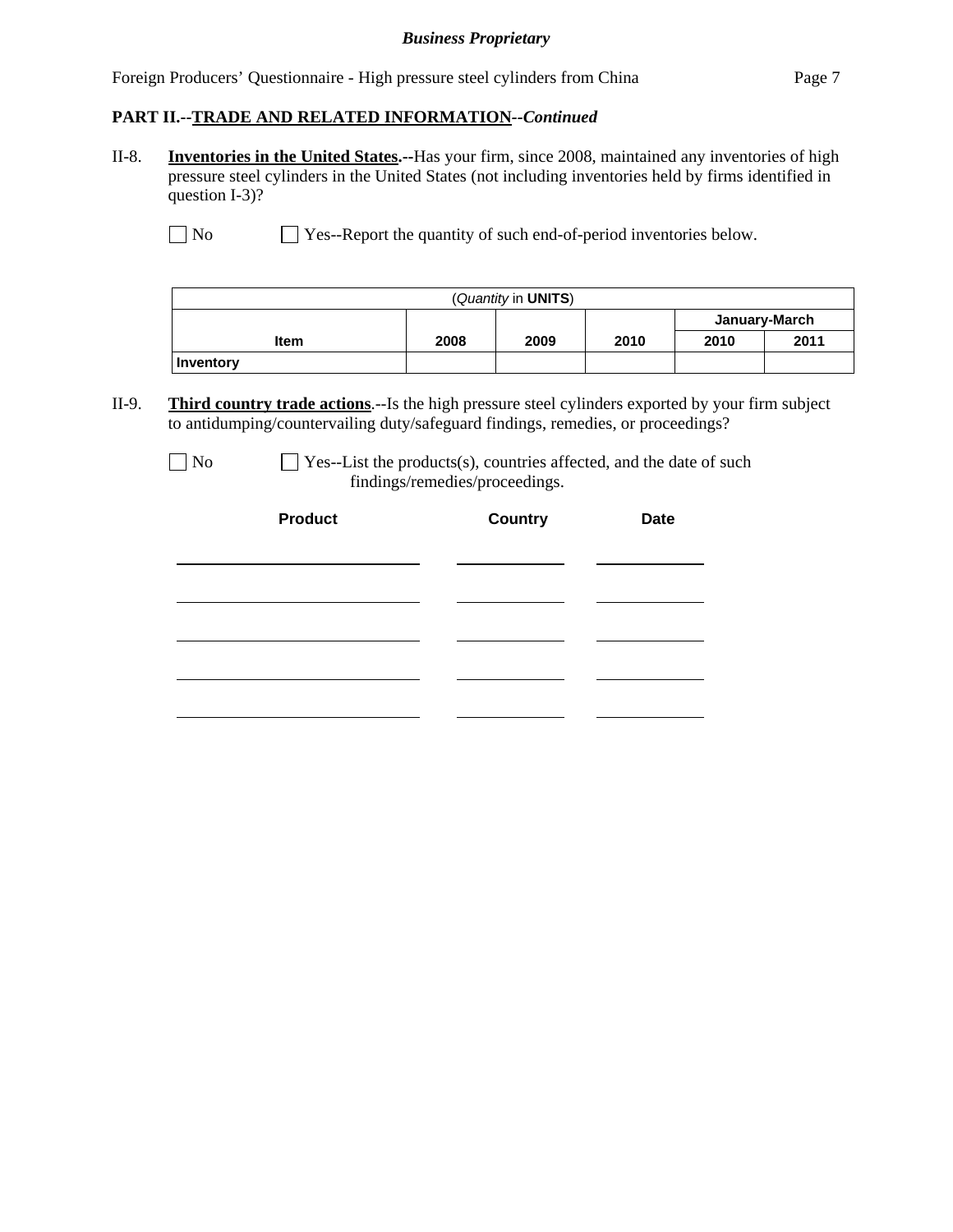Foreign Producers' Questionnaire - High pressure steel cylinders from China Page 8

### **PART II.--TRADE AND RELATED INFORMATION***--Continued*

II-10. Report your firm's production capacity, production, shipments, and inventories related to the production of high pressure steel cylinders in your establishment(s) in China during the specified periods. (See definitions in the instruction booklet.)

# **CHINA**

| <b>Quantity (in units)</b>                                                                                                                                                                                                                                                   |                          |      |      |               |      |                          |      |
|------------------------------------------------------------------------------------------------------------------------------------------------------------------------------------------------------------------------------------------------------------------------------|--------------------------|------|------|---------------|------|--------------------------|------|
|                                                                                                                                                                                                                                                                              | <b>Actual experience</b> |      |      |               |      |                          |      |
|                                                                                                                                                                                                                                                                              |                          |      |      | January-March |      | Projections <sup>1</sup> |      |
| <b>Item</b>                                                                                                                                                                                                                                                                  | 2008                     | 2009 | 2010 | 2010          | 2011 | 2011                     | 2012 |
| Average production capacity $2$                                                                                                                                                                                                                                              |                          |      |      |               |      |                          |      |
| Beginning-of-period inventories <sup>3</sup>                                                                                                                                                                                                                                 |                          |      |      |               |      |                          |      |
| <b>Production</b> $4$                                                                                                                                                                                                                                                        |                          |      |      |               |      |                          |      |
| <b>Shipments:</b>                                                                                                                                                                                                                                                            |                          |      |      |               |      |                          |      |
| Internal consumption/transfers                                                                                                                                                                                                                                               |                          |      |      |               |      |                          |      |
| Home market sales                                                                                                                                                                                                                                                            |                          |      |      |               |      |                          |      |
| <b>Exports to--</b>                                                                                                                                                                                                                                                          |                          |      |      |               |      |                          |      |
| <b>United States</b> <sup>5</sup>                                                                                                                                                                                                                                            |                          |      |      |               |      |                          |      |
| All other export markets <sup>6</sup>                                                                                                                                                                                                                                        |                          |      |      |               |      |                          |      |
| <b>Total exports</b>                                                                                                                                                                                                                                                         |                          |      |      |               |      |                          |      |
| <b>Total shipments</b>                                                                                                                                                                                                                                                       |                          |      |      |               |      |                          |      |
| <b>End-of-period inventories</b>                                                                                                                                                                                                                                             |                          |      |      |               |      |                          |      |
| $1$ Please explain the basis for your projections.                                                                                                                                                                                                                           |                          |      |      |               |      |                          |      |
| $2$ The production capacity (see definitions in instruction booklet) reported is based on operating $\_\_$ hours per week,<br>weeks per year. Please describe the methodology used to calculate production capacity, and explain any changes in<br>reported capacity.        |                          |      |      |               |      |                          |      |
| <sup>3</sup> Reconciliation of data.--Please note that the quantities reported above should reconcile as follows: beginning-of-period<br>inventories, plus production, less total shipments, equals end-of-period inventories. Do the data reported reconcile?<br>$\Box$ Yes |                          |      |      |               |      |                          |      |
| <sup>4</sup> Please estimate the percentage of total production of high pressure steel cylinders in China accounted for by your firm's<br>production in 2010.<br>Percent                                                                                                     |                          |      |      |               |      |                          |      |
| <sup>5</sup> Please estimate the percentage of total exports to the United States of high pressure steel cylinders from China<br>accounted for by your firm's exports in 2010.<br>Percent                                                                                    |                          |      |      |               |      |                          |      |
| $6$ Identify principal other export markets. $\_$                                                                                                                                                                                                                            |                          |      |      |               |      |                          |      |